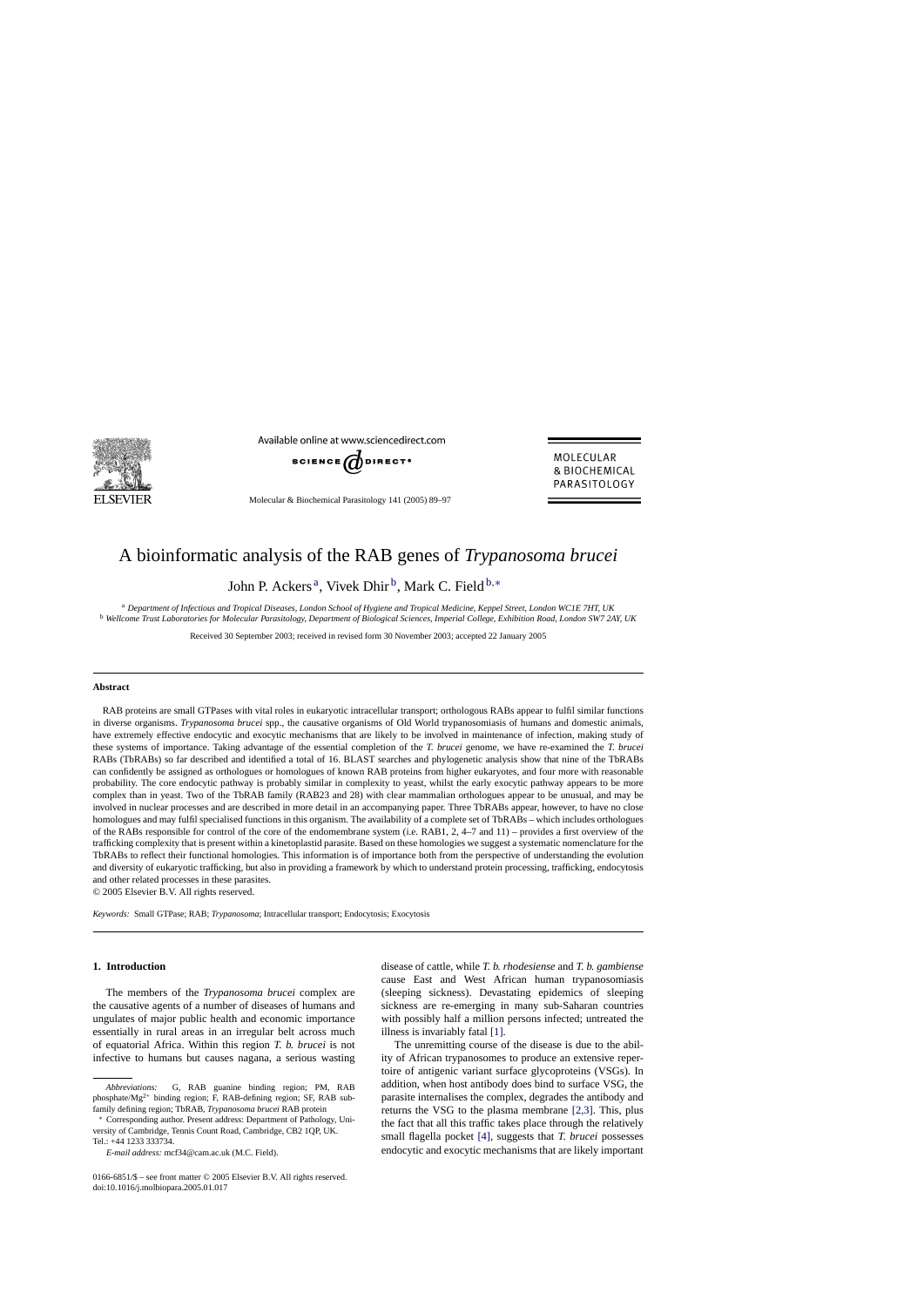<span id="page-1-0"></span>in maintenance of infection. Furthermore, the very ability of *T. b. rhodesiense* to survive in humans requires expression of the *SRA* gene product (a modified VSG molecule [\[5\]\)](#page-7-0) which interacts with endocytosed apolioprotein L-1 and/or trypanosome lytic factor (TLF) preventing release of lysosomal contents by an unknown mechanism [\[6\]. T](#page-7-0)he mechanism by which *T. b. gambiense* resists lysis by human serum is currently unknown although it does not depend on the presence of the *SRA* gene [\[7\].](#page-7-0)

The secretory and endocytic mechanisms of *T. brucei* have recently been reviewed [\[8–10\].](#page-7-0) Central to the correct functioning of vesicle mediated transport of proteins and lipids between membrane-limited compartments are the RAB proteins—the most numerous members of the *ras* superfamily of small GTPases [\[11\]. R](#page-8-0)AB proteins have been implicated in several essential steps in these processes—the tethering of vesicles to their correct membrane targets prior to SNARE-mediated membrane fusion, the interaction of vesicles with cytoskeletal elements and, possibly, vesicle budding [\[12\]. R](#page-8-0)AB proteins are found in all eukaryotes but the number of RAB genes increases with organismal complexity from a likely minimum of seven in *Schizosaccharomyces pombe* to over 60 distinct genes in humans, with alternative splicing probably increasing the number of discrete proteins produced. In mammals at least, some are ubiquitously expressed whereas others are tissue-specific. This increased complexity is presumed to reflect the need for more distinct and specialised trafficking pathways in the higher eukaryotes.

The ability of RAB proteins to provide specificity within the endomembrane system is related to their common structural features. The N-termini contain a number of well-conserved domains which confer GTPase activity (referred to as G (guanine) and PM (phosphate/ $Mg^{2+}$ ) regions), distinguish RABs from other small GTPases (F1–F5 regions) and define their membership of a number of sub-families of RAB proteins with related functions (SF1–SF4 regions) [\[13\].](#page-8-0) These motifs are shown in detail in Fig. 1. The C-termini show very little conserved sequence and are believed to be responsible for the binding of a number of very diverse effector proteins which mediate the specific activities of

> ydylFKllliGDsgVGKTSLllRFtddtFsxxyksTIG VDFktKTvevdgkkvKLQIWDTAGQERFrsiTraYYRG AqGaiLVYDITneeSFenlknWlkelreyaepndvvim LvGNKcDLeekrvvvteeAekfAeengipffETSAKtn iNVeeaFetlareilkkareldleasqndgslggvkle qlppqpskqkpgccCs

Fig. 1. Profile HMM model sequence of mammalian RAB sequences. The consensus sequence taken from a Hidden Markov Model (HMM) profile [\[13\]](#page-8-0) used for searching various databases is shown, together with critical sequence and functional regions highlighted. Bold: RAB Sub-family defining sequences SF1–SF4, italic: GTP-binding regions, bold and italic: RAB defining regions F1–F5; these distinguish RAB proteins from other members of the RAS superfamily, double underlined: prenylation signal, underlined: switch regions; these change conformation when GTP is hydrolysed.

each RAB [\[14\].](#page-8-0) An important insight was the realisation that different compartments in the endocytic and exocytic pathways contain distinct RABs on their surfaces [\[12,15\].](#page-8-0) At the same time Perira-Leal and Seabra [\[16\]](#page-8-0) showed that in a phylogenetic tree of RABs from diverse eukaryotes the proteins grouped into families based on sequence and/or function, rather than species, suggesting that such an approach could be used to examine the trafficking potential of an organism by analysis of the RAB genes in the genome.

We have previously described several members of the trypanosome RAB family, and have reported on their functions and several other aspects [\[2,17–23\]. A](#page-7-0)s the sequencing of the *T. brucei* genome is essentially complete, we have employed a bioinformatics approach to identify and analyse all the *T. brucei* RAB sequences to determine their functional homologues and to provide detailed insight into the intracellular trafficking pathways available to this organism.

## **2. Materials and methods**

#### *2.1. Database extraction of T. brucei RAB sequences*

Sixteen putative *T. brucei* RAB proteins have already been identified by us and others by BLAST search of various databases using either higher eukaryote sequences or experimentally obtained sequence data from *T. brucei* ([Table 1\).](#page-2-0) To ensure exhaustive coverage of the available data, each was used to BLAST search the *T. brucei* GeneDB database [\(http://www.genedb.org/genedb/tryp/index.jsp\)](http://www.genedb.org/genedb/tryp/index.jsp). Full length identical or near identical nucleotide sequences and predicted proteins were identified for 15 and a partial but identical nucleotide sequence for TbRAB1. A consensus RAB sequence (Fig. 1, [\[13\]\)](#page-8-0) was then used to search the same databases, but no new significant full-length hits were found.

#### *2.2. RAB comparison sets*

Two sets of RAB sequences were prepared for comparison with the *T. brucei*RABs—128 sequences from*Schizosaccharomyces pombe* (7),*Caenorhabditis elegans*(28), *Drosophila melanogaster* (29) and *Homo sapiens* (64) (set 1) and set 2—set 1 plus 11 additional sequences from *Saccharomyces cerevisiae* and a further 57 from *Arabidopsis thaliana*. These sequences are as listed in the supplementary information to Ref. [\[16\]](#page-8-0) with the following alterations and additions: *C. elegans* RAB10B removed (accidental duplicate of 10A); *D. melanogaster* RAB2 replaced by AAM70817 and the human RABs replaced by an updated list kindly provided by M. Seabra (workers interested in the sequence datasets described here used here should contact the authors).

### *2.3. BLAST searches*

Two strategies were used to identify the orthologues or homologues of the *T. brucei* RABs. Firstly, the GenBank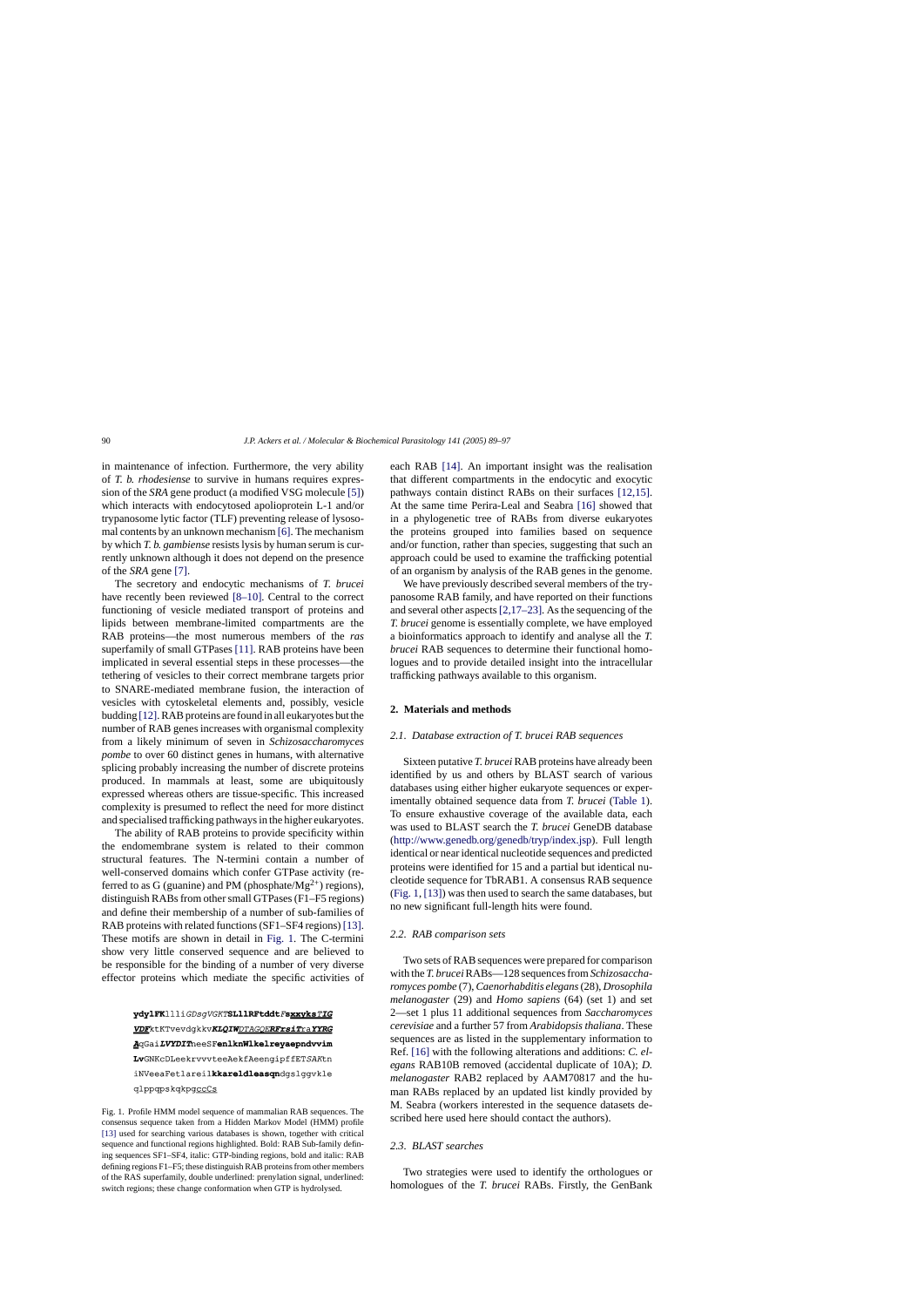<span id="page-2-0"></span>

| Table 1                                                                                                                            |  |
|------------------------------------------------------------------------------------------------------------------------------------|--|
| Summary of reverse BLAST and phylogenetic analysis of T. brucei RABs, with proposed systematic nomenclature (for details see text) |  |

| Current name; accession                         | Size (AA) | CD <sup>a</sup> | Identity by reverse<br><b>BLAST</b>    | Identity by phylogenetic<br>reconstruction    | Location in trypanosomes<br>[reference]                                               | Location of orthologue<br>[reference]                                | Functional<br>group [16] | Systematic<br>name |
|-------------------------------------------------|-----------|-----------------|----------------------------------------|-----------------------------------------------|---------------------------------------------------------------------------------------|----------------------------------------------------------------------|--------------------------|--------------------|
| TbRAB1; AY377073                                | 208       | RAB             | RAB1 orthologue                        | RAB1                                          | Golgi [40]                                                                            | ER-Golgi, intermediate<br>compartment, cis-Golgi [38]                | $\bf{I}$                 | TbRAB1A            |
| TbRABZ; T. brucei GeneDB<br>tryp_X-467d02.p1c   | 225       | <b>RAB</b>      | RAB1 homologue                         | No close homologue                            | No data                                                                               | ER-Golgi, intermediate<br>compartment, cis-Golgi [38]                | Ι                        | TbRAB1B            |
| TbRAB2B; AY370774                               | 212       | <b>RAB</b>      | RAB2 orthologue                        | RAB <sub>2</sub>                              | ER/Golgi [40]                                                                         | ER-Golgi, intermediate<br>compartment, cis-Golgi [38]                | П                        | TbRAB <sub>2</sub> |
| TbRAB4; AAC46990                                | 198       | RAB             | RAB4 orthologue                        | Functional group II<br>member; weakly as RAB4 | Early and recycling<br>Recycling endosome [22]<br>endosome, plasma membrane<br>$[38]$ |                                                                      | П                        | TbRAB4             |
| TbRAB5A; AAC46991<br>(as RAB5)                  | 230       | <b>RAS</b>      | RAB5 orthologue                        | RAB5 (weak)                                   | Early endosome [18,22]                                                                | Plasma membrane, early<br>endosome, clathrin-coated<br>vesicles [38] | V                        | TbRAB5A            |
| TbRAB5B; AAC78731                               | 203       | <b>RAB</b>      | RAB5 orthologue                        | RAB5 (weak)                                   | Early endosome [18,22]                                                                | Plasma membrane, early<br>endosome, clathrin-coated<br>vesicles [38] | V                        | TbRAB5B            |
| TbRAB6; T. brucei GeneDB<br>TRYPtp3p8-g10.p1c_1 | 230       | RAB             | RAB6 orthologue                        | RAB6                                          | No data                                                                               | ER, Golgi, trans-Golgi<br>network [38]                               | VI                       | TbRAB6             |
| TbRAB7; AAQ15670                                | 220       | <b>RAB</b>      | RAB7 orthologue                        | RAB7                                          | Late endosome $[34]$ <sup>b</sup>                                                     | Late endosome [38]                                                   | VII                      | TbRAB7             |
| TbRAB11A; AAG39034 also<br>as TbRAB11: AAF70820 | 216       | RAB             | RAB11 orthologue                       | RAB11                                         | Recycling endosome [19]                                                               | Recycling endosome,<br>trans-Golgi network, plasma<br>membrane [38]  | $\mathbf{I}$             | TbRAB11            |
| TbRAB18; AAF37004                               | 215       | <b>RAB</b>      | RAB18 orthologue                       | RAB18 (weak)                                  | Golgi [17]                                                                            | Early endosome, recycling<br>endosome plasma membrane<br>$[38]$      | No group                 | TbRAB18            |
| TbRAB21; T. brucei GeneDB<br>CONTIG11942        | 269       | <b>RAS</b>      | RAB21 orthologue                       | RAB21                                         | No data                                                                               | trans-Golgi network, apical<br>plasma membrane [38]                  | V                        | TbRAB21            |
| TbRAB23; AY377075 also<br>T09134 (as a RAB1)    | 225       | <b>RAS</b>      | RAB23 homologue                        | RAB <sub>23</sub>                             | Nuclear [41]                                                                          | No data                                                              | No Group                 | TbRAB23            |
| TbRAB28; T. brucei GeneDB<br>CONTIG12099        | 240       | RAB             | RAB28 orthologue                       | RAB28                                         | Nuclear? [41]                                                                         | No data                                                              | No group                 | TbRAB28            |
| TbRAB2A; CAA68211<br>(as RAB1)                  | 218       | RAB             | A RAB but with no<br>obvious homologue | Nearest neighbour is<br>always TbRABX2        | ER [21]                                                                               | NA <sup>c</sup>                                                      | NA                       | TbRABX1            |
| TbRAB31; CAA68210<br>(as RAB7)                  | 219       | RAB             | A RAB but with no<br>obvious homologue | Nearest neighbour is<br>always TbRABX1        | trans-Golgi [20]                                                                      | <b>NA</b>                                                            | NA                       | TbRABX2            |
| TbRAB11B; AAG39035                              | 186       | <b>RAB</b>      | A RAB but with no<br>obvious homologue | Not significantly similar<br>to any other RAB | No data                                                                               | <b>NA</b>                                                            | <b>NA</b>                | TbRABX3            |

The current name, together with the GenBank or GeneDB accession number, are given. The size of the predicted open reading frame is shown, together with the predicted CD category. The basis for the identification of an orthologue, and the identity of the orthologue is shown for both BLAST and phylogenetic methods. Also, the experimentally determined location (or predicted in the case of very close homologues) is compared with that for available mammalian orthologues, where appropriate. The predicted functional group, based on phylogenetic analysis with sets 1 and 2 are shown, and as described in [\[15\].](#page-8-0) Finally, the proposed systematic name is given at right. Sequences corresponding to TbRAB5A and 4 were originally identified by El-Sayed and Donelson [\[39\],](#page-8-0) for TbRAB1, 2A, 2B, 5B, 11A, 11B, 18, 23, and 31 were originally identified in our laboratory, and the remainder were first detected in the Sanger/TIGR databases.

<sup>a</sup> CD: conserved domains identified by NCBI BLAST search.

b In *Leishmania mexicana* and Boshart, M., personal communication.

<sup>c</sup> NA: not applicable.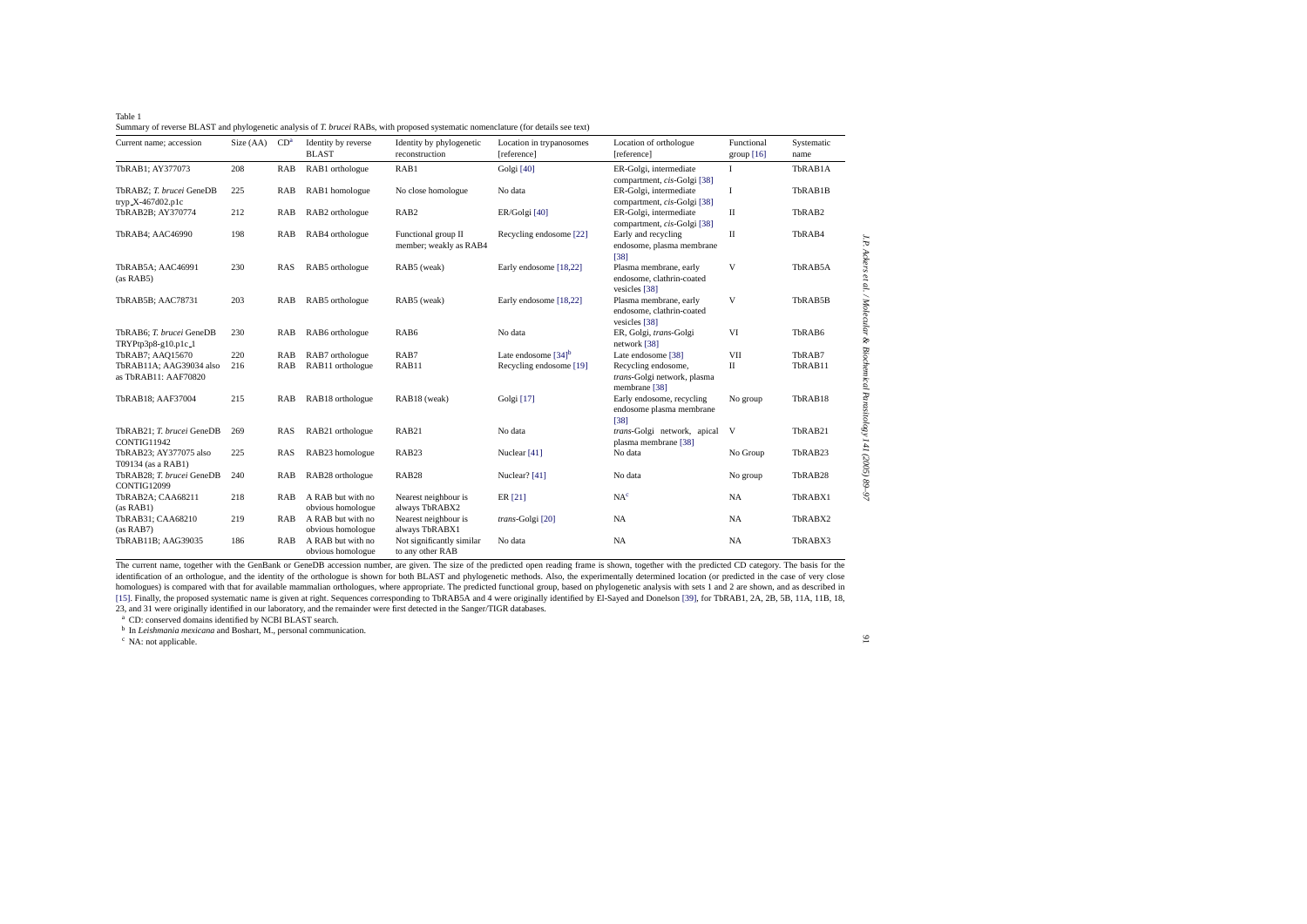<span id="page-3-0"></span>

Fig. 2. Neighbour-joining phylogenetic tree of all 16 TbRABs. The tree was constructed following alignment of the complete predicted protein sequences in CLUSTAL W, with TbRAN assigned as an outgroup. Proteins are labelled with the proposed systematic names and bootstrap percentages (1000 boot replicates) given on the branches leading to the nodes.

non-redundant (nr) protein database was searched with each sequence in turn and the highest scoring non-protist hit identified. This sequence was then used to reverse BLAST search the *T. brucei* GeneDB databases; if the closest match was the original *T. brucei* RAB then this was regarded as an orthologue of the nr hit; if not as a homologue. Secondly, a local BLAST search of the set 2 sequences was carried out with each *T. brucei* RAB.

### *2.4. Phylogenetic reconstruction*

Sequences were aligned using CLUSTAL W [\[24\],](#page-8-0) manually edited with Seaview [\[25\]](#page-8-0) or BBedit (Bare Bones Software Inc. [www.barebones.com\)](http://www.barebones.com/) and neighbour-joining, maximum-parsimony and maximum-likelihood trees produced and bootstrapped using CLUSTAL, PAUP\* [\[26\]](#page-8-0) and Phylip 3.6 3 (distributed by Felsenstein, J. (2002), Department of Genome Sciences, University of Washington, Seattle). For the molecular phylogenies shown in Figs. 2 and 3, analysis was performed using PAUP V4.0b10 (Altivec) on a dual 800 MHz G4 Macintosh (Apple Computer Inc.), using the distance setting. Trees were built using neighbour-joining, and bootstrapped (1000 replicates) using either full heuristic/retention of groups at >50% frequency or a neighbourjoining algorithm, as dictated by processor limitations.

## **3. Results**

### *3.1. The RAB family in T. brucei has 16 members*

An exhaustive search of the *T. brucei* GeneDB database revealed full length nucleotide sequences and predicted proteins identical to 15 of the 16 TbRABs described here [\(Table 1\)](#page-2-0) and a partial nucleotide sequence coding for amino acids 1–187 of TbRAB1. (The nomenclature used in column 1 is that of the original authors.) There was however no evidence to suggest the existence of any additional TbRABs. This is consistent with an estimate of ∼20 obtained by probing a *T. brucei* genomic library with a degenerate oligonucleotide corresponding to the highly conserved WDTAG region [\[23\].](#page-8-0) [Table 1](#page-2-0) (column 4) also contains the results of BLAST searches of the GenBank non-redundant protein database, *T. brucei* GeneDB and our set 2 databases, which suggest consistent assignment of most, but not all, *T. brucei* RABs (the exceptions being TbRABs 2A, 11B and 31) as orthologues or homologues of defined RAB family members from other organisms [\[16\].](#page-8-0)

# *3.2. Phylogenetic analysis allows assignment of orthologies in trypanosomes*

A neighbour-joining phylogenetic tree of the 16 *T. brucei* RABs with *T. brucei* RAN (sequence assembled from Q26683 and AAA79868 [\[27\]\)](#page-8-0) as outgroup; Fig. 2) shows the close similarity between TbRABs X1 (2A) and X2 (31) and between 5A and 5B and suggests (but with lower support) a relationship between TbRAB 1A (1) and 1B (Z) and TbRAB23 and 28 (current names in parentheses; see below for description of systematic nomenclature). A specific relationship between TbRABs 6 and 21 is also indicated from this analysis.

A second phylogenetic tree of a large number of RAB sequences from higher organisms (set 1, see Section [2](#page-1-0) for details) together with the *T. brucei*RABs ([Fig. 3\) s](#page-4-0)hows again the close similarity between TbRABs 5A and 5B and X1 (2A) and X2 (31). There is also significant support for a specific similarity between TbRABs 1A (1), 2 (2B), 4, 6, 7, 11 (11A), 21, 23 and 28 and known RAB family members, but not (with >50% support) for any specific homologues of TbRABs 1B (Z), 5A and 5B and 18, nor for X1, 2 or 3 (2A, 31, 11B). Note that TbRAB4 is only just significantly segregated with a large group containing RAB4s as well as RABs 2, 11, 14 and 25, and that TbRAB6 clusters with a group containing RAB41 as well as RAB6s – these combinations comprising functional groups II and VI, respectively [\(Table 2](#page-5-0) and [\[16\]\).](#page-8-0) These data are summarised in [Table 1](#page-2-0) (column 4). These low bootstrap values are at least in part due to evolutionary distance between the trypanosome and other species included in the tree.

To further extend this analysis, the regions extending from SF1 to SF4 and concatenated SF1–SF4 ([Fig. 1\) f](#page-1-0)rom all of the TbRABs were also aligned and neighbour-joining maximumparsimony and maximum-likelihood trees constructed. The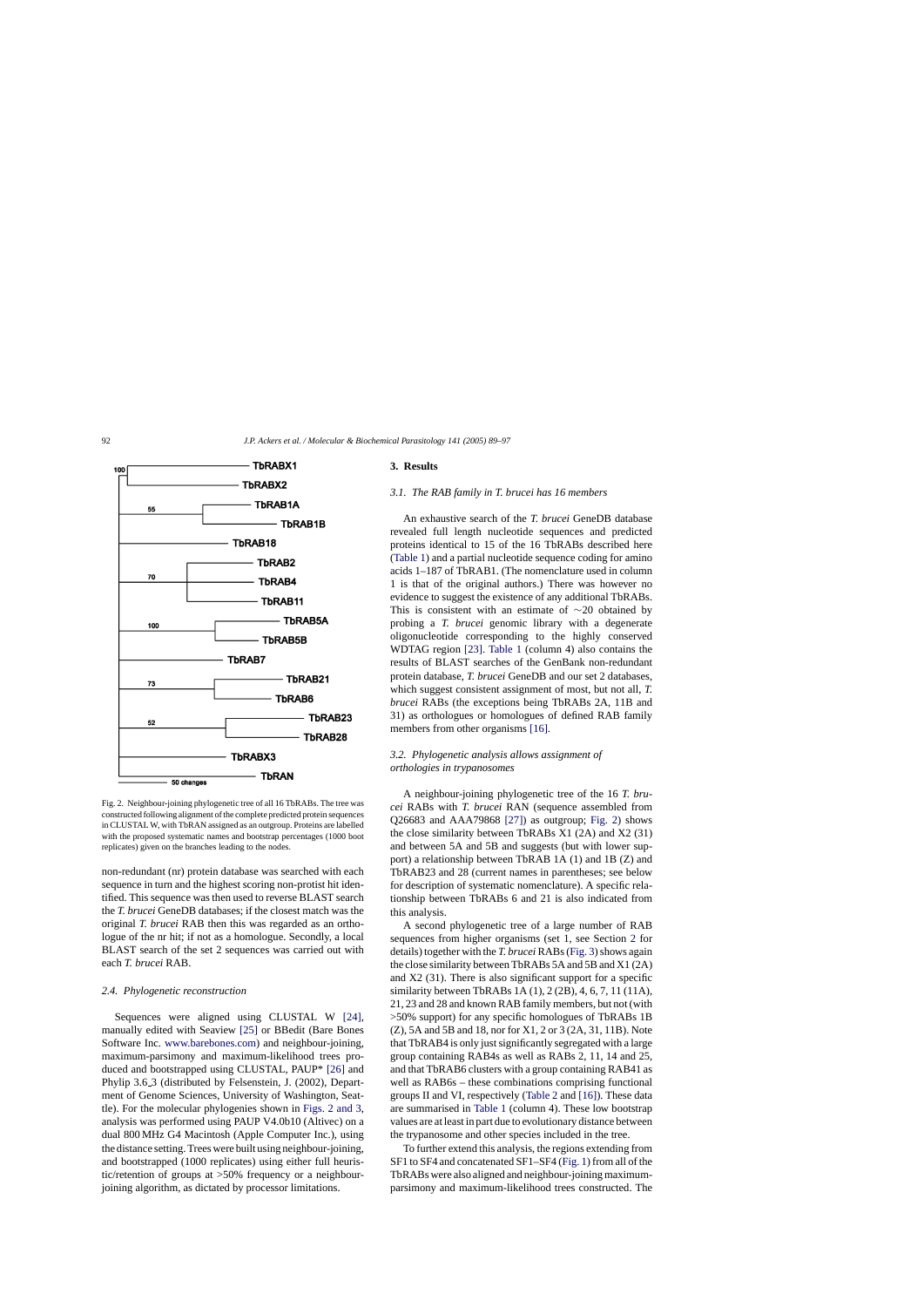<span id="page-4-0"></span>

Fig. 3. Neighbour-joining circular cladogram tree of 144 RAB sequences from selected eukaryotes. The 16 TbRABs together with 128 other RAB sequences (set 1—see text) were aligned using CLUSTAL W. Some manual trimming of large, and likely erroneous, N and C-terminal extensions was performed prior to loading the alignment into PAUP. TbRABs are labelled with the proposed new names and indicated in bold. Other species are indicated by prefixes: *Schizosaccharomyces pombe* (S), *Caenorhabditis elegans* (C), *Drosophila melanogaster* (D) and *Homo sapiens* (no prefix). The tree was bootstrapped 1000 times. RAB families as defined in [\[13\]](#page-8-0) are colour coded as indicated. Some minor differences between the phylogeny here and that reported in [13] are most likely the result of differences between the tree building procedures and the presence of additional sequences.

tree topologies in general were not significantly different from that shown in Fig. 3 except that a maximum-likelihood tree of the complete sequences also weakly (54%) supports a specific relationship between TbRAB4 and other RAB4s and also between TbRAB18 and RAB18s (60%) and a maximumparsimony tree similarly weakly supported (55%) a relationship between TbRABs 5A and 5B and other RAB5s (data not shown). Therefore, overall the topology of the tree shown in

Fig. 3 is a reliable indication of evolutionary relationships between the RAB proteins.

# *3.3. A systematic nomenclature for typanosome RAB proteins*

From the analysis above, nine TbRABs (1A (1), 2 (2B), 4, 6, 7, 11(11A), 21, 23 and 28; current names in parentheses)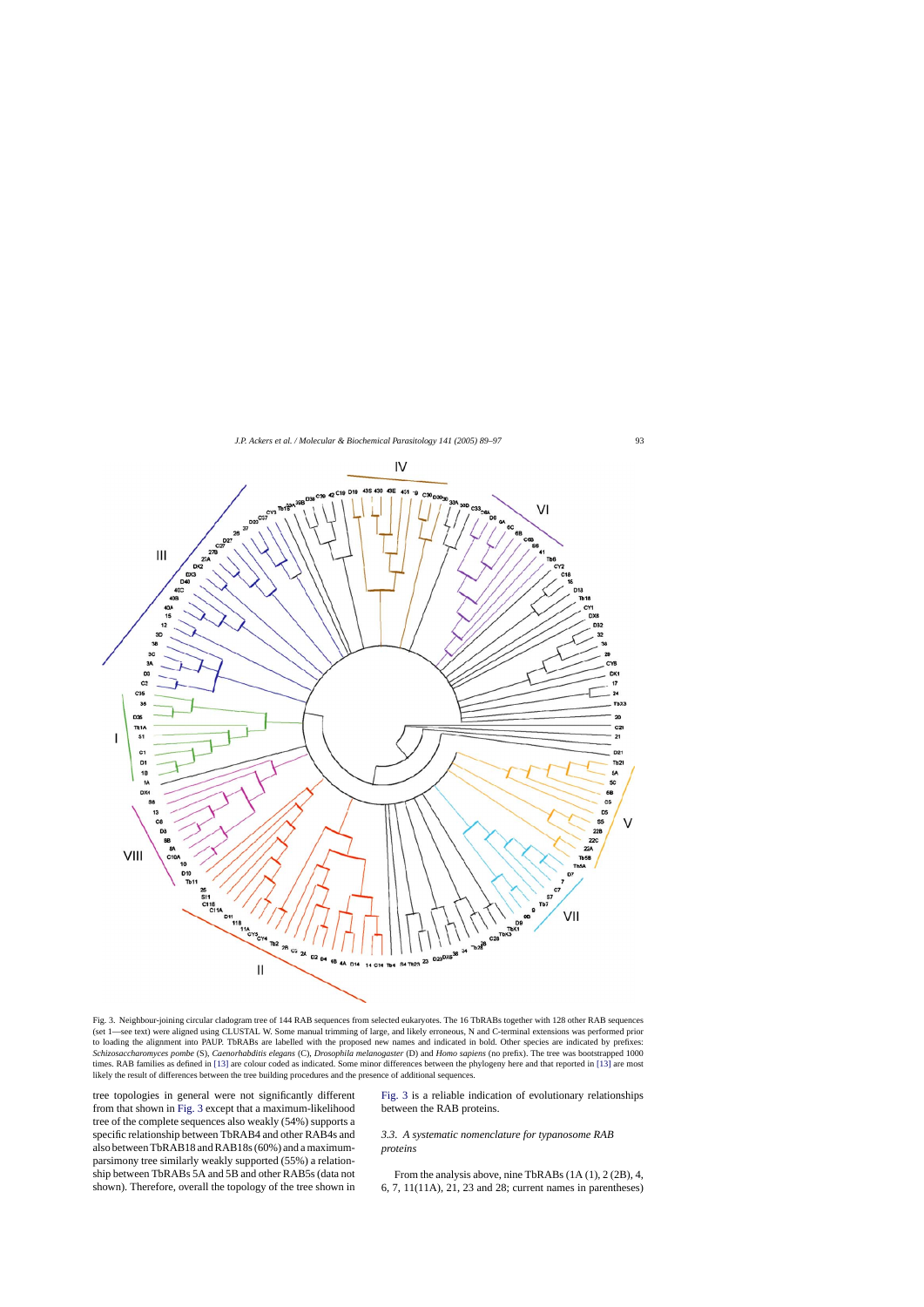<span id="page-5-0"></span>

| Table 2                           |                            |                                                                                                                              |
|-----------------------------------|----------------------------|------------------------------------------------------------------------------------------------------------------------------|
|                                   |                            | <i>T. brucei</i> RABs (current and systematic names) with their functional groups is defined by Pereira-Leal and Seabra [16] |
| RAB functional group <sup>a</sup> | Group members <sup>b</sup> | RAB family members present in T. brucei:                                                                                     |

| RAB functional group <sup>a</sup> | Group members <sup>b</sup> | RAB family members present in <i>T. brucei</i> :<br>present name (systematic name <sup>c</sup> ) | Function                   |  |
|-----------------------------------|----------------------------|--------------------------------------------------------------------------------------------------|----------------------------|--|
|                                   | 1,35                       | 1, Z(1A, 1B)                                                                                     | Exocytosis                 |  |
| П                                 | 2, 4, 11, 14, 25           | 2B, 4, 11A (2, 4, 11)                                                                            | Endocytosis and recycling  |  |
| Ш                                 | 3, 26, 27, 37              | ND.                                                                                              | Regulated exocytosis       |  |
| <b>IV</b>                         | 19.30                      | ND.                                                                                              | Golgi related              |  |
| V                                 | 5, 21, 22                  | 5A, 5B, 21 (5A, 5B, 21)                                                                          | Endocytosis                |  |
| VI                                | 6, 41                      | 6(6)                                                                                             | Retrograde Golgi transport |  |
| VII                               | 7.9                        | 7(7)                                                                                             | Late endocytosis           |  |
| <b>VIII</b>                       | 8, 10, 13                  | ND.                                                                                              | Golgi related              |  |
| Ungrouped                         |                            | 18, 23, 28, 2A, 31, 11B (18, 23, 28, X1, X2, X3)                                                 |                            |  |

ND: not detected. No trypanosome RAB found that falls into this group.

<sup>a</sup> Functional groups as defined in Ref. [\[16\], a](#page-8-0)nd are based on phylogenetic reconstruction. These groupings frequently contain RABs from multiple families with related sequences, for example, both RAB11 and RAB4 are in group II, and play a role in recycling of endocytic cargo molecules.

<sup>b</sup> Example group members from the mammals.

 $c$  A systematic nomenclature is proposed based on the analysis in this report, to more accurately reflect evolutionary relationships and probable functional similarities between the trypanosome and higher eukaryote RABs.

can be confidently assigned as orthologues of known RAB proteins and thus justifiably be named to match. Four TbRABs (currently Z, 5A, 5B and 18) can be assigned by BLAST searching, although this is not fully confirmed by the tree shown in [Fig. 3. W](#page-4-0)e feel justified, however, in assigning these proteins as RAB1B, 5A, 5B and 18 for the following reasons: TbRABZ is significantly similar to TbRAB1A when TbRABs are compared amongst themselves [\(Fig. 2\)](#page-3-0) and the assignment of 5A, 5B and 18 is supported, albeit weakly, by additional trees constructed using alternative algorithms. Most significantly, none of the large numbers of trees examined has suggested any alternative assignments, and, additionally direct functional analysis of TbRAB5A, 5B and 18 is consistent with these assignments. As already noted by Field and Field [\[23\],](#page-8-0) the two recently duplicated TbRABs (currently designated 2A and 31) are not clearly related to other RABs; TbRAB11B is also not obviously a member of any RAB family. Following the convention of Pereira-Leal and Seabra [\[16\]](#page-8-0) for naming RABs with no obvious homologues, we propose that the present TbRABs 2A and 31 should be called TbRABX1 and TbRABX2, respectively, and 11B TbRABX3.

# *3.4. Sequence conservation and deviation within trypanosome RABs*

The major RAB-defining motifs (F1–F5) which distinguish RAB proteins from other members of the *RAS* superfamily [\[13\],](#page-8-0) together with the C-termini are shown in Fig. 4. When these regions of the 16 *T. brucei* proteins are aligned with the published consensus sequences it is clear that although some motifs deviate considerably from this consensus (underlined) none has more than two out of four such aberrant motifs (F3 is excluded from this analysis as it is in general less highly conserved than the other four). In addition, deviation from the consensus is in

|                                                                   | <b>TbRAB</b>                                                           | <b>Motif and consensus</b>                                                                                               |                                                                                                                                        |                                                                                                                                |                                                                                                                   |                                                                                                                                                     |                                                                                                                                                                                     |
|-------------------------------------------------------------------|------------------------------------------------------------------------|--------------------------------------------------------------------------------------------------------------------------|----------------------------------------------------------------------------------------------------------------------------------------|--------------------------------------------------------------------------------------------------------------------------------|-------------------------------------------------------------------------------------------------------------------|-----------------------------------------------------------------------------------------------------------------------------------------------------|-------------------------------------------------------------------------------------------------------------------------------------------------------------------------------------|
| Current                                                           | <b>Systematic</b>                                                      | F <sub>1</sub><br>IGVDF                                                                                                  | F2<br><b>KLOIW</b>                                                                                                                     | F <sub>3</sub><br>RFrsiT                                                                                                       | F4<br><b>YYRGA</b>                                                                                                | F5<br>LVYDIT                                                                                                                                        | C-term./prenylation<br>SKOKPGCCCS                                                                                                                                                   |
| 1<br>Z<br>2B<br>4<br>5A<br>5B<br>6<br>11A<br>18<br>21<br>23<br>28 | 1A<br>1B<br>2<br>4<br>5A<br>5B<br>6<br>7<br>11<br>18<br>21<br>23<br>28 | IGVDF<br>LSVDV<br>IGVEF<br>IGVEF<br>IGAAF<br><b>GRRVF</b><br>IGIDF<br>IGADE<br>IGVEF<br>IGIDF<br>TQASM<br>VGVEY<br>IGLDF | KLOIW<br>QVLMY<br>KLOIW<br>KLOIW<br>KFEIW<br>NFDIW<br><b>RLHVW</b><br>TLOIW<br>KVOIW<br>KLHLW<br><b>NLNVW</b><br>NSFLW<br><b>KMEIW</b> | RFrtiT<br>RFramT<br>SFrsiT<br>RYksvT<br>RYrslA<br>RYkslA<br>RFrslI<br>RFaslG<br>RFraiS<br>RFrtlT<br>RFhalG<br>TVSSVK<br>IGqtmI | YYRGA<br>FYRDA<br>YYRGA<br>YYRGA<br>YYRGA<br>YYRGA<br>YIRNS<br>FYRGA<br>IYHGA<br>YYRGA<br>YYRNA<br>YYLDA<br>YIMGA | <b>IVYDTT</b><br>MVYDTT<br>LVYDVT<br>IVYDIT<br>VVYDIT<br><b>VVYEIP</b><br>VVYDIT<br>LVFDLT<br>LVYDIT<br>LVYDVN<br>LVYDVT<br>LVFSTD<br><b>FVYDVT</b> | NSGGQKSGCC<br>SORN DNCCCO<br>SEDSESGCFC<br>DGPKRFSCAC<br>OOKKEGGCAC<br>STRRSSGCCG<br>GAGWREGGCC<br>PSTKKSDCAC<br>PAGKASGGCC<br>SDPTSGAVCC<br>ATPRRNRCCS<br>KSKKKKCSVM<br>KKKKGKCAVM |
| 2A<br>31<br>11B                                                   | X1<br>X <sub>2</sub><br>X <sub>3</sub>                                 | IAIDE<br>IGVDF<br>YALTL                                                                                                  | <b>RLOIW</b><br>LLOIW<br><b>DVDIW</b>                                                                                                  | RFqsvA<br>RFvslT<br>RFstmH                                                                                                     | FYRGA<br>YYRNC<br>YYHEA                                                                                           | LCFDLT<br>ICFDLT<br>LVFDVT                                                                                                                          | QKGSKRGGCC<br>THTKKRKWRC<br>MSQVLGFIKE                                                                                                                                              |

Fig. 4. Consensus sequences of trypanosome RAB proteins. The consensus RAB-defining motifs F1–F5 which distinguish RAB proteins from other members of the RAS superfamily [\[13\]](#page-8-0) (amino acids in upper case are conserved in more than 50% of the RAB sequences examined) and the aligned F1–F5 regions and C-terminal amino acids of the 16 TbRABs are shown. Residues in bold differ from the consensus; motifs underlined have more than two such residues. F3 is excluded from this classification because it is less highly conserved than the other four.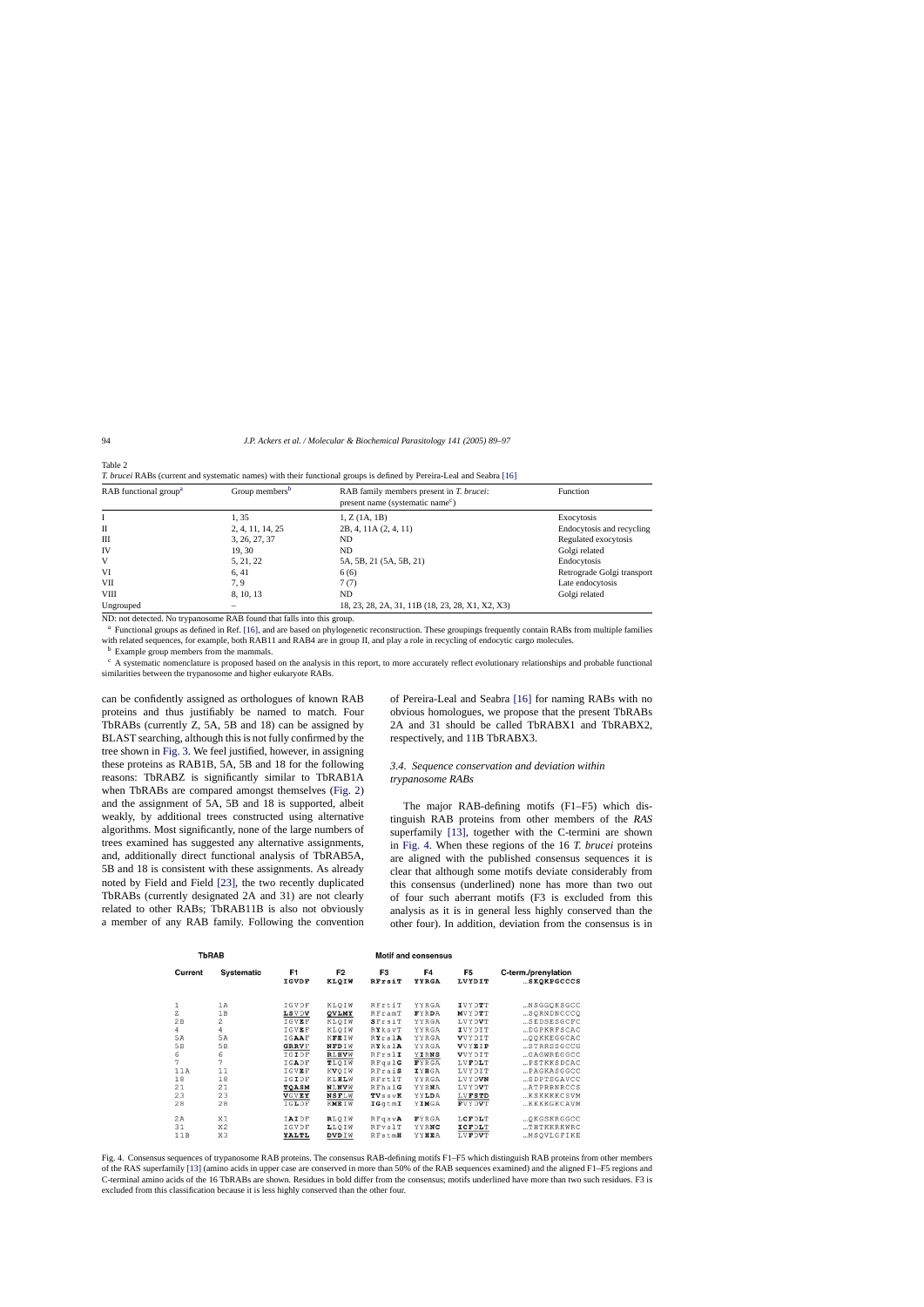most cases represented by a conservative substitution, and hence no major sequence feature appears to differentiate the trypanosome RAB family from those of higher eukaryotes.

Most RAB proteins are modified by the addition of a geranylgeranyl group to one or two C-terminal cysteines contained in CAAX, XXCC, XCXC, CCXX, CCXXX or XCCX motifs [\[16\];](#page-8-0) 14 of the 16 *T. brucei* RABs terminate with a sequence containing at least one cysteine. Two interesting Ctermini occur in TbRABs 23 and 28; these are rich in lysine and terminate with -CSVM and -CAVM, respectively; these are normally substrates for protein farnesyltransferase [\[28\]](#page-8-0) (although the prenylating enzymes of *T. brucei* may differ in substrate specificity from mammals [\[29\]\).](#page-8-0) It is tempting to link this atypical C-terminus to the (so far unique) nuclear location of TbRAB23 [\[40\].](#page-8-0) The C-terminus of TbRABX2 (31) (KWRC) has not been found in other RAB proteins but still contains a cysteine.

The most unusual C-terminus is found in TbRABX3 (11B) – FIKE, which has no C-terminal cysteines. To confirm this unusual C-terminus we compared the entire sequence of TbRABX3 as determined in our laboratory (GenBank AAG39035) to that obtained by the sequencing project – the sequences were identical suggesting no sequencing errors. Secondly we searched GeneDB for orthologues of TbRABX3 in other kinetoplastids and detected them in *T. cruzi*, *T. vivax*, *T. congolense*, *L. major* and *L. infantum*. Although the *T. cruzi* sequence is missing its N-terminus and the *T. congolense* homologue its C-terminus they are otherwise extremely similar. The *L. major*, *L. infantum* and *T. vivax* RABX3s contain an -ILKE and *T. cruzi* a -LIKE motif near the C-terminus (data not shown). Although very rare, the absence of a prenylation motif in RAB family proteins is not unprecedented. Some of these abnormal RABs have an apparently typical prenylation motif, but this is followed by a C-terminal extension (for example *H. sapiens* RAB6C WTH3 [\[30\]\),](#page-8-0) whereas others such as the very unusual plant RAB5-like GTPase AtRABF1 [\[31\],](#page-8-0) *Plasmodium falciparum* RAB5b [\[32\]](#page-8-0) and TbRABX3 are truncated. AtRABF1 has an acylated N-terminal extension that may functionally replace prenylation and PfRAB5a a putative myristylation site but there is no equivalent Nterminal sequence or myristylation site [\[33\]](#page-8-0) in TbRABX3 or its kinetoplastid orthologues. Hence, TbRABX3 is highly unusual in displaying no clear mechanism for membrane attachment. Clearly, direct experimentation is required to investigate this issue further.

# **4. Discussion**

*T. brucei* has 16 RABs, a complement substantially greater than *S. pombe* which has only seven, *S. cerevisiae* with a complement of 11 and *Plasmodium* with 12. The number is rather less than in multicellular systems, for example *Caenorhabditis elegans* has 29 RABs and humans have over 60, but does suggest that trypanosomes have a comparatively sophisticated endomembrane system for a single cell organism.

Some newly identified *T. brucei* RABs have been named by analogy with known proteins while others have simply been numbered in an arbitrary manner, giving rise to some ambiguities in the literature and on the databases. The work of Pereira-Leal and Seabra [\[13,16\], e](#page-8-0)xtending the earlier observations of others has led to a consistent nomenclature for the majority of yeast, metazoan and plant RABs from six fully-sequenced genomes (these comprise the molecules included in set 2). It is thus possible to identify orthologues or homologues of newly described RABs and map them onto the established numbering system for the human RABs. Such a consistent scheme of nomenclature, if carefully assigned, has the major advantage of providing suggestions as to function, and here we propose a systematic set of names for *T. brucei* in the final column of [Table 1.](#page-2-0)

Are all of the 16 actually RAB homologues? Firstly the top BLAST hit in the NCBI nonredundant database is always a RAB protein although in three cases the conserved domain identified was the highly related RAS domain [\(Table 1\).](#page-2-0) Secondly all of these proteins have at least two of Pereira-Leal and Seabra's [\[13\]](#page-8-0) five RAB-defining motifs (F1–F5) which are highly similar to the consensus sequences. Hence, all of these sequences can be assigned as RAB family members.

As *S. cerevisiae* and mammals are the best understood model systems in terms of intracellular transport processes, a comparison between these organisms and *T. brucei* is illuminating. Firstly, the major core functionality is well conserved, so that the trypanosome RAB proteins that are likely responsible for control of the basic exocytic and endocytic pathways have clear orthologues in yeast and mammals. This core set includes RAB1A, 1B, 2, 4, 5A, 5B, 6, 7 and 11 and most significantly, where experimental data are available, these fully support the in silico assignments made here [\[17–22,34\].](#page-8-0) This indicates that trypanosomes likely utilise a conserved mechanism for ER to Golgi transport (RAB1 and RAB2), trafficking through the early endosome (RAB5), recycling (RAB4 and RAB11), delivery to the late endosome/lysosome (RAB7) and retrograde transport through the Golgi complex (RAB6). It is also interesting to note that the recycling system, represented in trypanosomes by RAB4 and RAB11, is rather more similar to the situation found in mammals than in the yeast where a similar role is performed by ypt31 and ypt32; however in mammals and trypanosomes RAB4 and RAB11 conduct distinct functions, whereas ypt31 and ypt32 are functionally redundant [\[35\]. I](#page-8-0)t is also interesting that trypanosomes have two RAB5 proteins, whilst *S. cerevisiae* and mammals have three; phylogenetic reconstruction indicates that the multiple members of the RAB5 family have arisen in a lineage-dependant manner, presumably reflecting adaptation to a specific lifestyle [\[22\].](#page-8-0) Therefore, the basic plan of the endomembrane system appears to be very ancient indeed, whilst gene duplication has facilitated the building of additional, lineage-specific complexity.

Secondly, a proportion of the additional RAB complement in trypanosomes appears to have arisen through the presence of three divergent RABs, i.e. RABX1, RABX2 and RABX3.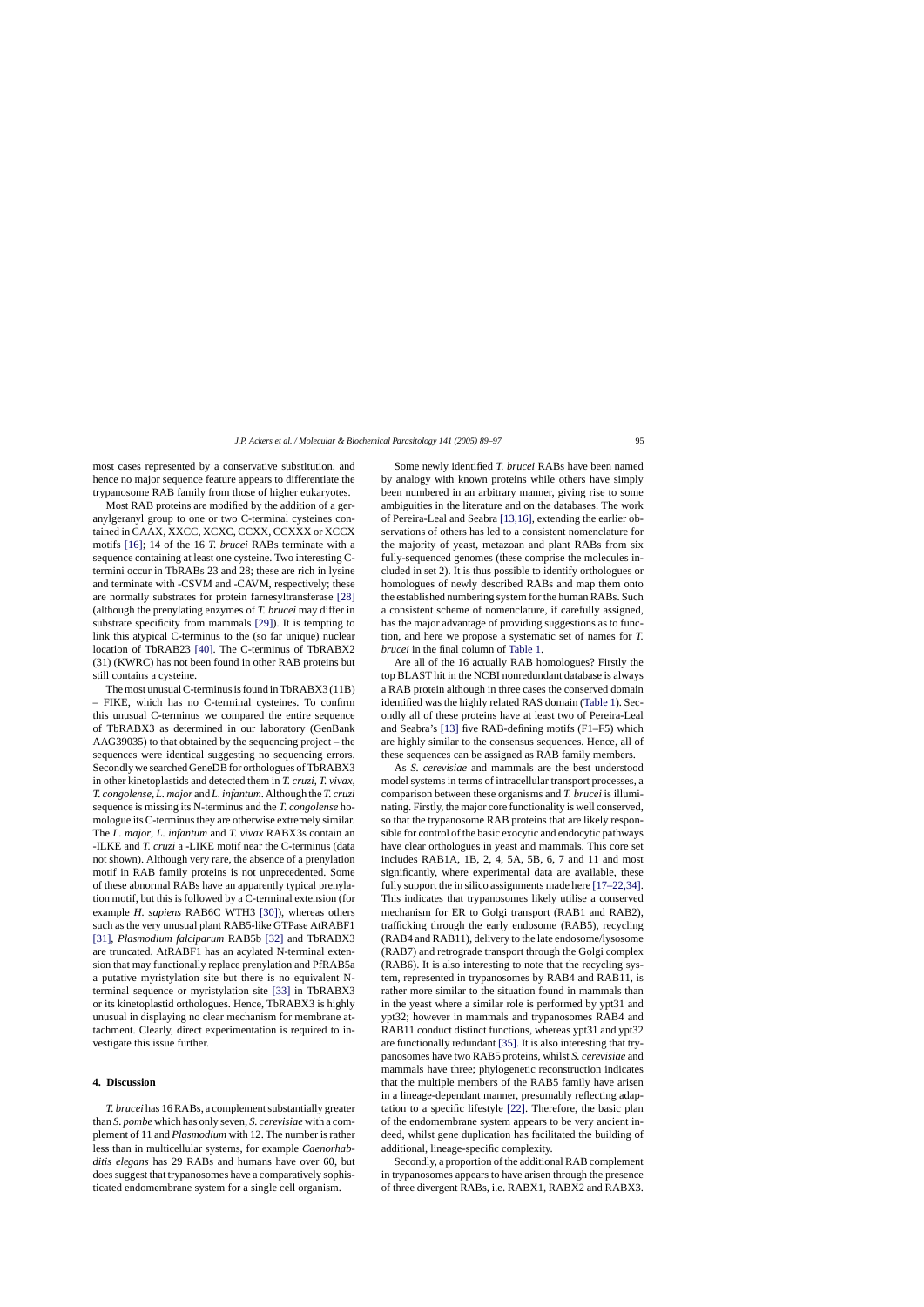<span id="page-7-0"></span>Two of these, RABX1 and RABX2 (formerly RAB2 and RAB31), arose as a tandem duplication that predates the speciation of Old World and New World trypanosomatids, as near identical genes are found in syntenic arrangement in the *L. major*, *T. vivax* and *T. cruzi* genomes (data not shown). Whilst close homologues of RABX3 are present in *Leishmania* and other trypanosomes, no clear orthologue could be found amongst the crown eukaryotes. Further, *T. brucei* also possesses orthologues of mammalian RAB proteins that are not present in the yeast genome. These include RAB2, RAB18, RAB21, RAB23 and RAB28. RAB18 is localised to the Golgi apparatus[\[17\], w](#page-8-0)hilst RAB21 remains uncharacterised at this time. Preliminary data suggests that RAB23 at least may play a novel role in the nucleus and interestingly, is highly similar to RAB28. Further, phylogenetic reconstruction suggests that RAB23 and RAB28 are ancient RAB proteins that arose before the speciation event separating trypanosomes from the mammalian lineage, and therefore have most likely been lost from the *S. cerevisiae* genome during evolution. A RAB2 orthologue is absent from the yeast genome where ER to Golgi transport is controlled by ypt1 alone, unlike the additional complexity in mammalian cells where both RAB1 and RAB2 are required. Both TbRAB1A and TbRAB2 are essential by RNAi experiments [\[39\],](#page-8-0) and clearly involved in trafficking though the early secretory system.

Conversely, there are significant gaps in the trypanosome repertoire when compared to higher eukaryotes, specifically functional groups III, IV and VIII [\[16\]](#page-8-0) are not represented in the trypanosome genome. Group III contains RABs that generally fall into the category of post-Golgi exocytosis, and in particular, of regulated exocytic pathways. Hence, it is unlikely that *T. brucei* is capable of regulated secretion, which is in full agreement with experimental data where no such pathway has been detected (MCF, unpublished data). Group IV is represented by RAB19 and RAB30; very little is known about these two proteins in higher eukaryotes, but RAB30 has been reported to exhibit tissue-specific expression and to localise to the Golgi complex; this may represent a specialised function that is absent from *T. brucei* [\[36\].](#page-8-0) The final unrepresented group is VIII; this clade contains RAB8, RAB10 and RAB13, a highly related set of RABs that are close homologues of *S. cerevisiae* Sec4, and have been implicated in late steps in exocytosis. In mammals it is likely that several distinct exocytotic routes are present as RAB8 is ubiquitously expressed, but the absence of this group from *T. brucei* suggests a simplicity in export to the cell surface. This is also consistent with recent data suggesting that *T. brucei* exocytosis may intersect with the recycling system, so that TbRAB11 is responsible for transport to the cell surface and may replace some of the functions otherwise performed by group VIII proteins [\[19\].](#page-8-0) Rutherford and Moore [\[37\]](#page-8-0) have suggested that homologues of RABs 1, 5–8 and 11 (members of functional groups I, II, V–VIII) comprise the minimal essential eukaryotic set. None of the phylogenetic trees suggests that any of the *T. brucei* unassigned RABs (X1, X2 or X3) are members of group VIII. *T. brucei* is therefore unusual amongst eukaryotes in this respect, although the very limited number of genomes which have been exhaustively examined must always be borne in mind.

The analysis described here provides a first overview of the trafficking complexity that is present within a kinetoplastid parasite. This information is of importance both from the perspective of understanding the evolution and diversity of eukaryotic trafficking, but also in providing a framework by which to understand protein processing, trafficking, endocytosis and other related processes in these parasites.

## **Acknowledgements**

This work was supported in part by the Wellcome Trust. We are most indebted to Miguel Seabra (IC, London) for the updated set of human RAB sequences and to him, Jose Pereira-Leal (EBI, Cambridge) and Graham Clark ´ (LSHTM) for helpful discussions and advice. *T. brucei* sequence data were obtained from The Sanger Institute website at [http://www.sanger.ac.uk/Projects/T](http://www.sanger.ac.uk/projects/t_brucei/) brucei/ and we gratefully acknowledge the provision of this data. Sequencing of the *T. brucei* genome was accomplished as part of the Trypanosoma Genome Network with support by The Wellcome Trust. Workers interested in the sequence datasets described here should contact the authors.

### **References**

- [1] Stich A, Barrett MP, Krishna S. Waking up to sleeping sickness. Trends Parasitol 2003;19:195–7.
- [2] Pal A, Hall B, Jefferies T, Field MC. RAB5 and RAB11 mediate transferrin and anti-variant surface glycoprotein antibody recycling in *Trypanosoma brucei*. Biochem J 2003;374:443–51.
- [3] Seyfang A, Mecke D, Duszenko M. Degradation, recycling, and shedding of *Trypanosoma brucei* variant surface glycoprotein. J Protozool 1990;37:546–52.
- [4] Overath P, Stierhof YD, Wiese M. Endocytosis and secretion in trypanosomatid parasites – tumultuous traffic in a pocket. Trends Cell Biol 1997;7:27–33.
- [5] Campillo N, Carrington M. The origin of the serum resistance associated (SRA) gene and a model of the structure of the SRA polypeptide from *Trypanosoma brucei rhodesiense*. Mol Biochem Parasitol 2003;127:79–84.
- [6] Vanhamme L, Paturiaux-Hanocq F, Poelvoorde P, et al. Apolipoprotein L-I is the trypanosome lytic factor of human serum. Nature 2003;422:83–7.
- [7] De Greef C, Chimfwembe E, Kihang'a Wabacha J, Bajyana Songa E, Hamers R. Only the serum-resistant bloodstream forms of *Trypanosoma brucei rhodesiense* express the serum resistance associated (SRA) protein. Ann Soc Belg Med Trop 1992;72(Suppl 1):13–21.
- [8] McConville MJ, Mullin KA, Ilgoutz SC, Teasdale RD. Secretory pathway of trypanosomatid parasites. Microbiol Mol Biol Rev 2002;66:122–54.
- [9] Morgan GW, Hall BS, Denny PW, Carrington M, Field MC. The kinetoplastida endocytic apparatus. Part I. A dynamic system for nutrition and evasion of host defences. Trends Parasitol 2002;18:491–6.
- [10] Morgan GW, Hall BS, Denny PW, Field MC, Carrington M. The endocytic apparatus of the kinetoplastida. Part II. Machinery and components of the system. Trends Parasitol 2002;18:540–6.